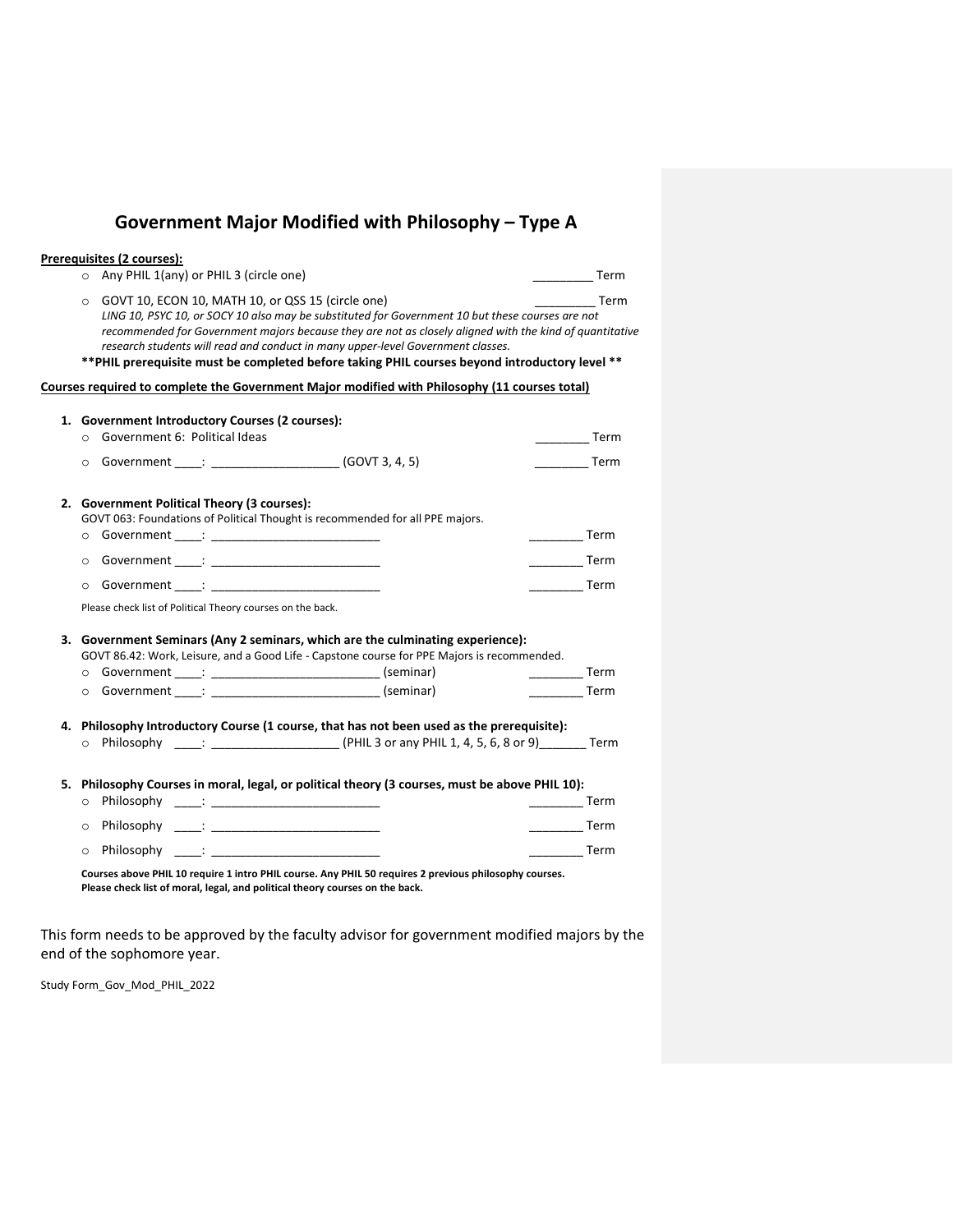## **Government Political Theory courses**

• Choose any government courses Levels 60's or 86's

For course descriptions and the most current course schedules and Honors Program requirements, please consult th[e ORC/Catalog,](http://dartmouth.smartcatalogiq.com/en/current/orc/Departments-Programs-Undergraduate/Government) The Timetable [of Class Meetings,](https://oracle-www.dartmouth.edu/dart/groucho/timetable.main) and th[e Government website](https://govt.dartmouth.edu/undergraduate/courses)

**The Philosophy Department moral, legal, or political theory courses:**

- PHIL 1.03: Philosophy and Economics
- PHIL 1.07: Life, Death, Relationships, and Meaning
- PHIL 1.09: Science, Superstition, and Skepticism
- PHIL 1.16: Morality, Freedom, and the Mind
- PHIL 1.18: The Self in Philosophy, Psychology, and Neuroscience
- PHIL 1.19: Identity, Liberalism, and Democracy (Identical to GOVT 30.15)
- PHIL 4: Philosophy and Gender
- PHIL 5: Philosophy of Medicine
- PHIL 8: Introduction to Moral Philosophy
- PHIL 9: Applied Ethics
- PHIL 9.01: Reproductive Ethics
- PHIL 9.02: Environmental Ethics
- PHIL 9.04: The Ethics of Food Choice and Food Policy
- PHIL 9.06: Friends, Lovers, and Comrades: Ethical Issues of Special Relationships
- PHIL 9.07: Ethics of Freedom, Paternalism, and Intervention
- PHIL 9.08: Ethics and Information Technology
- PHIL 16.02: Kant on Moral, Legal, and Political Philosophy
- PHIL 22: Feminism and Philosophy
- PHIL 23.01: Ethics and the Arts
- PHIL 24: Law and Philosophy
- PHIL 26: Philosophy and Computers (identical to COGS 026)
- PHIL 28: Phenomenology and Existentialism
- PHIL 31.06: Free Will, Agency, and Responsibility
- PHIL 31.07: The Social World
- PHIL 36: Metaethics
- PHIL 37: Ethical Theory
- PHIL 38: Social and Political Philosophy
- PHIL 38.01: Equality, Justice, and Democracy
- PHIL 38.02: Ethics, Politics, and the Law (identical to GOVT 86.41)
- PHIL 38.03: Race, Justice, and the Law (identical to GOVT 86.45)
- PHIL 40: Race, Gender, Sexuality
- PHIL 50.14: Property, Markets, and Capitalism
- PHIL 50.17: Global Expressive Rights
- PHIL 50.21: Current Research in Social/Political Philosophy
- PHIL 50.23: Virtue Ethics
- PHIL 50.24: Moral Epistemology
- PHIL 50.25: Moral Sentimentalism
- PHIL 50.32: Love and Respect
- PHIL 50.35: Mind, Language, and Morality (Identical to COCO 31/COGS 11.03)
- PHIL 50.36: Propaganda
- PHIL 80.12: Free Will, Responsibility, and the Brain
- PHIL 80.13: Love, Respect, and Moral Obligation

Study Form\_Gov\_Mod\_PHIL\_2022